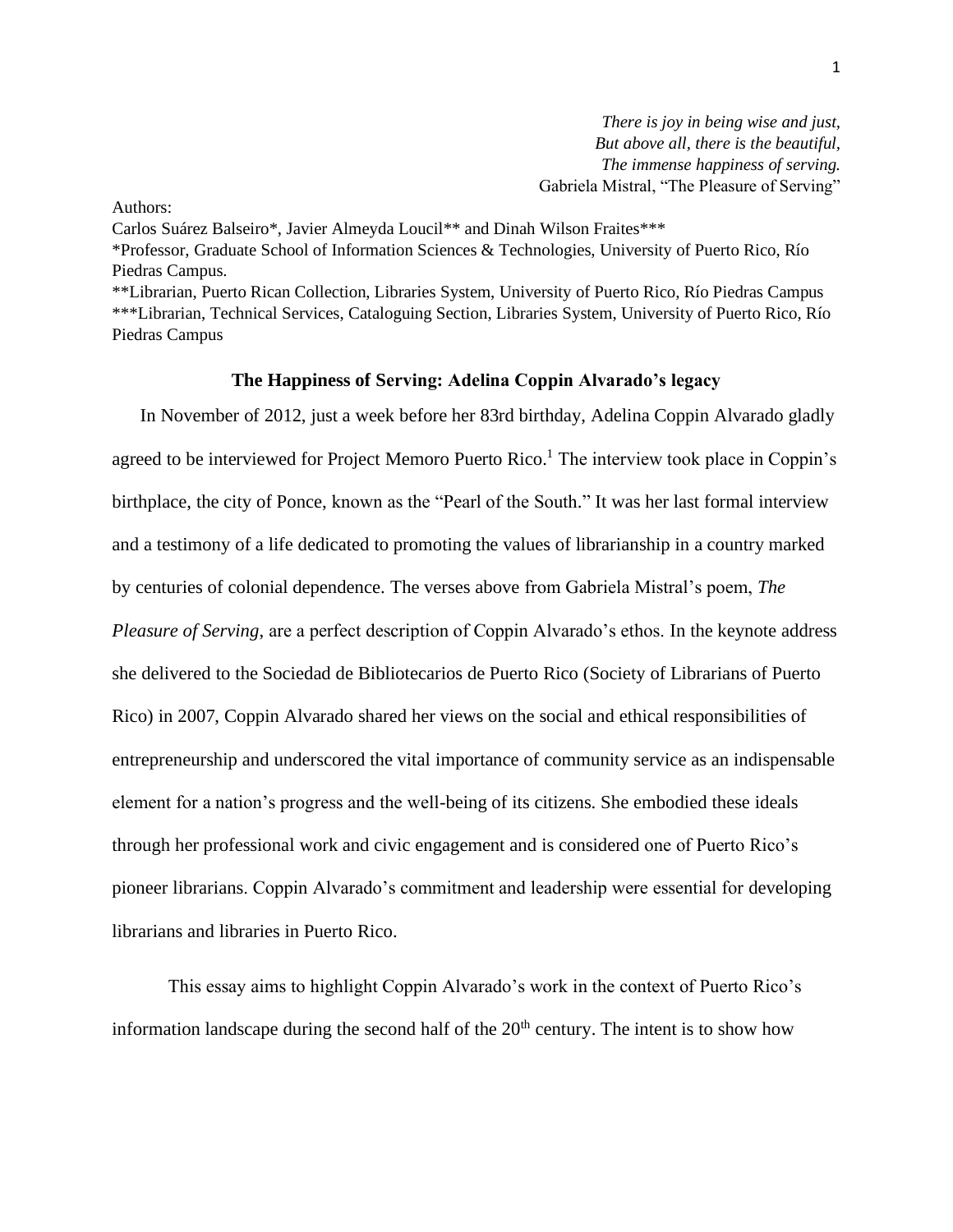Coppin Alvarado's legacy serves as inspiration for Puerto Rican librarians facing present-day challenges.

Adelina Coppin Alvarado was born on November 29, 1929, in the municipality of Ponce, one of the largest cities in Puerto Rico with a rich cultural history. Coppin Alvarado was a frail child: she suffered from poliomyelitis and underwent various hospitalizations, but the treatments were unsuccessful. However, her mother always provided moral support and motivated her to be independent, strong-willed, and believe in herself. Thanks to her mother, Coppin Alvarado never thought of herself as disabled and joked that her only problem was that she was terrible at mathematics. Notwithstanding the hardships related to her physical disability, she graduated from Ponce High School with honors. She continued her studies at the University of Puerto Rico, Río Piedras Campus, where she completed a B.A. in Secondary Education.

In the Memoro interview, Coppin Alvarado mentions that during the 30s and 40s, there was no interest in the development of public libraries in Puerto Rico. She remembers that only some schools had libraries, but the books were kept behind closed shelves and were not accessible to students. She had access to books and magazines because her parents bought them. The Insular Library was established in San Juan in 1903. In 1916, the Insular Library was transferred to a new building donated by the Carnegie Foundation, and it became known as the Carnegie Library. The Carnegie Library was directed by a Board of Trustees appointed by the Governor; periodically, the Legislative Assembly authorized the development and expansion of services. Several libraries were established during this period, including the Hostos Library in Barrio Obrero, Santurce (1940), the Agripino Roig Library in Humacao (1949), and the San Juan Traveling Library (1948). However, the development of public library networks faced complex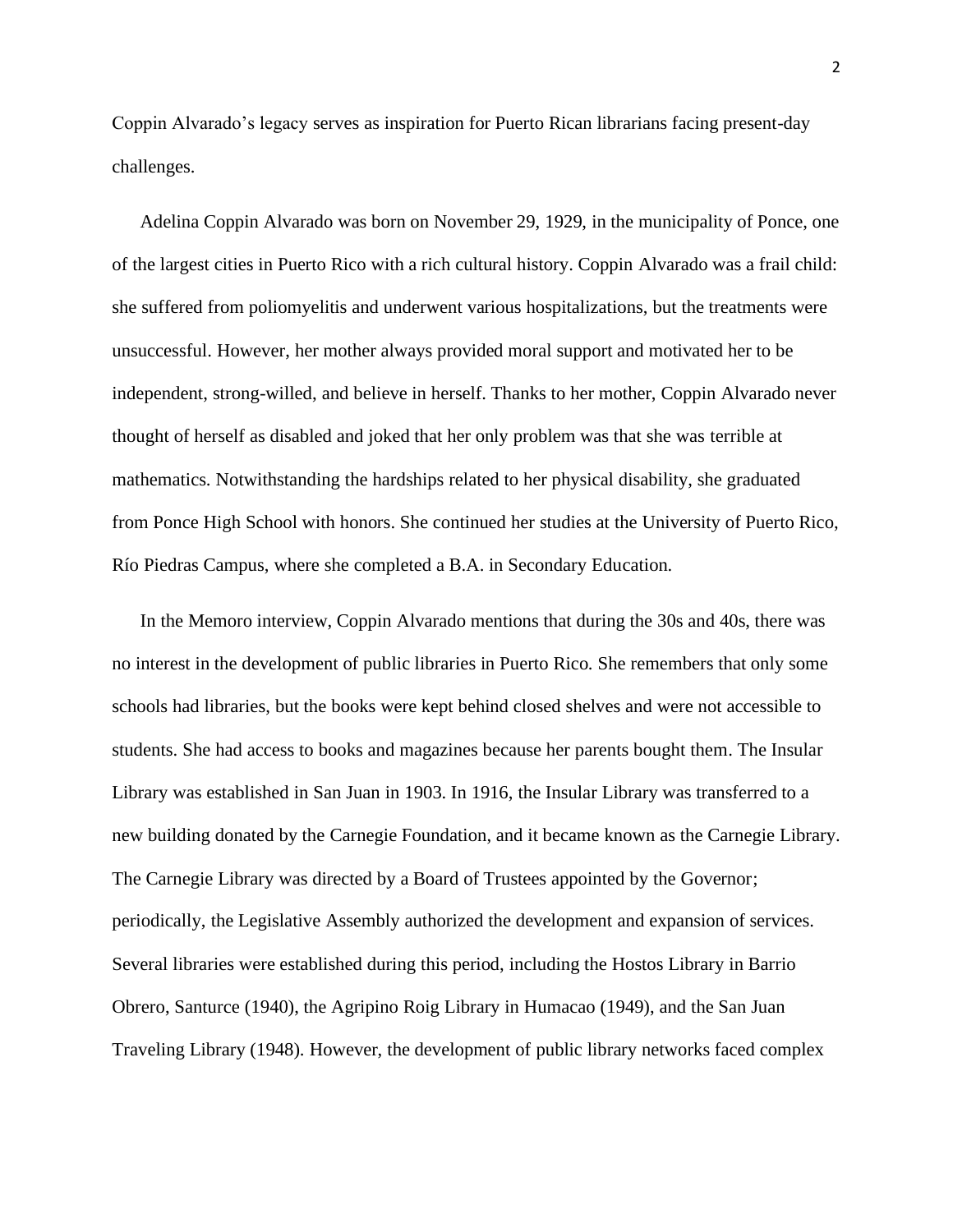challenges. In a study published by Thompson and Rivera Ruiz, the situation was characterized by high illiteracy rates and lack of funding:

As a policy, it might be most effective to concentrate on bringing libraries to the youth; for no matter how enthusiastic one may be for adult education, it is impossible to overlook the difficulties involved in making library readers of a people whose illiteracy rate is as high as it is in Puerto Rico. If a Puerto Rican library system is to be constructed with the primary goal of serving children and young people, it would possibly be best approached by reorganizing the high-school libraries to serve as public libraries in addition to their functions as school libraries. The one dark side of the picture for the future of libraries in Puerto Rico is the immediate prospect of declining appropriations as the insular government's income from rum taxes decreases. The appropriations for the University of Puerto Rico have already been cut, and it will not be unreasonable to expect those of other institutions to follow. On the other hand, Puerto Rico today has a more significant number of trained technicians in all fields, including librarianship, than ever before. It is up to them to make up for any budgetary deficiencies by co-operative effort and wise management of their institutions.<sup>2</sup>

Likewise, a report prepared for the Committee on Design of Public Works, titled *A Program of Public Libraries for Puerto Rico,* stated that "the entire island is practically devoid of all facilities which are conducive to self-education and recreation through the use of books."<sup>3</sup> According to this report, the library network in Puerto Rico included the Insular Library and four municipal readings rooms in San Juan, and only five additional reading rooms for the 76 cities and towns. The situation of school libraries was also dire; some of the main problems were lack of trained staff, inadequate spaces and collections, and lack of open shelves. Except for one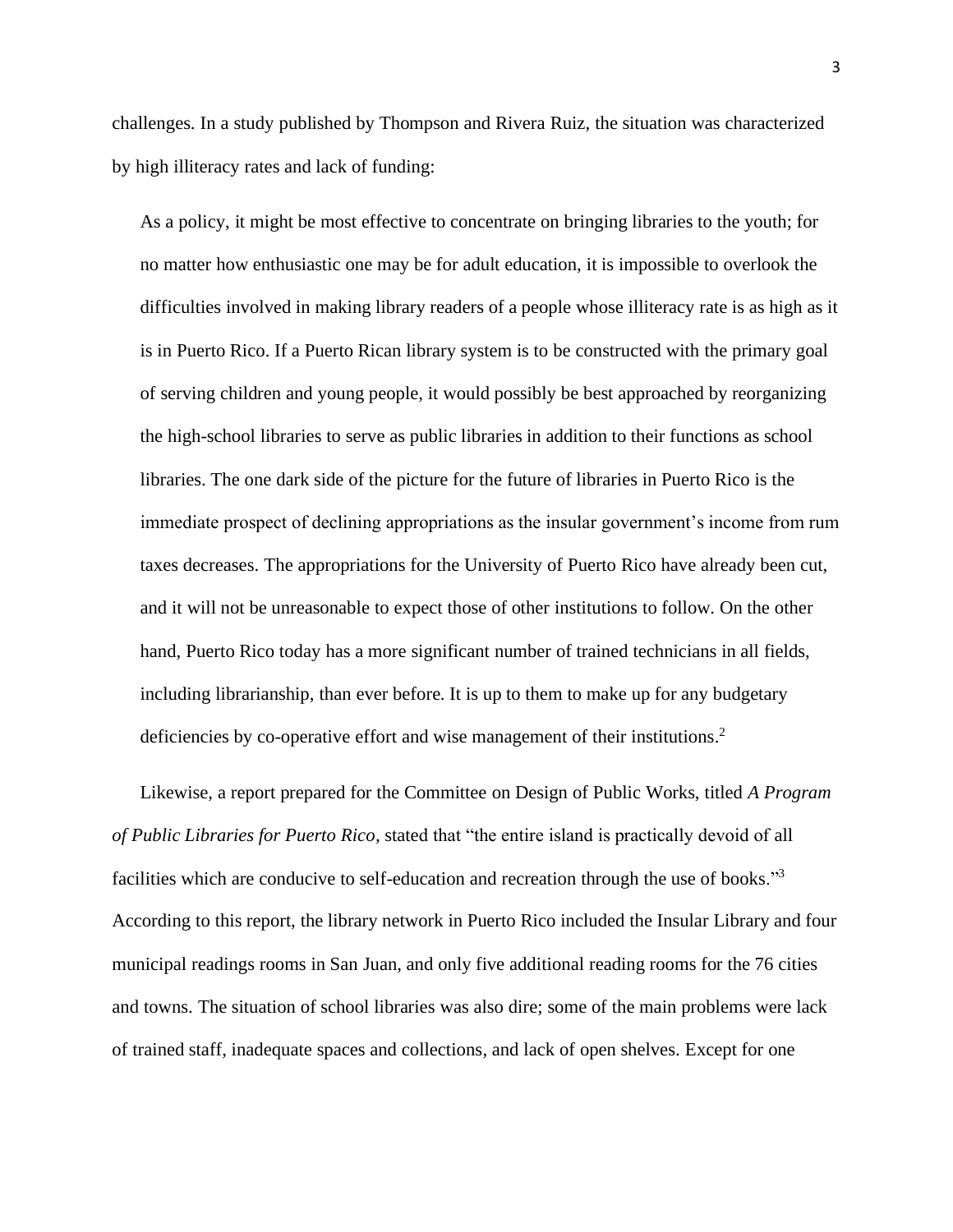library, the Junior High School at Arecibo, "all the others had the books behind strong wire mesh or a wall which kept the students out."<sup>4</sup>

In the 1950s, the responsibilities of the Carnegie Library's Board of Trustees were transferred to the Secretary of the Department of Public Instruction. This government agency established the Library Service in 1956, directed by Gonzalo Velázquez, to create a network of public and school libraries with a central administration and trained staff. In 1961, three universities offered a certificate in school librarianship, and a librarian exchange program between Puerto Rico and the United States was created. By 1964, the network included public libraries, school libraries, specialized libraries, cultural association libraries, neighborhood libraries, and traveling libraries. Unfortunately, the Library Service faced difficulties in managing existing libraries, establishing new ones, and paying staff, even though federal funding was available for expanding services.

Coppin Alvarado's early career and professional development run parallel with initial efforts to establish a library network in Puerto Rico. After graduating from the University of Puerto Rico, she returned to the south coast to work as a teacher in Santa Isabel and Yauco. It is essential to mention that, at this moment, Puerto Rican universities did not offer formal training in librarianship. Coppin Alvarado took an elective course in school librarianship during her studies in the Faculty of Education and passed state examinations to earn the qualifications to work as a teacher. She was appointed director at the public library in Yauco. However, the mayor did not accept her and chose another person for the job, an example of the rampant clientelism that affects public service today. Coppin Alvarado worked as a teacher for one year and then left the island to pursue graduate studies in library science at Syracuse University in New York. She was a member of the Pi Lambda Sigma and Beta Phi Mu societies. Other Puerto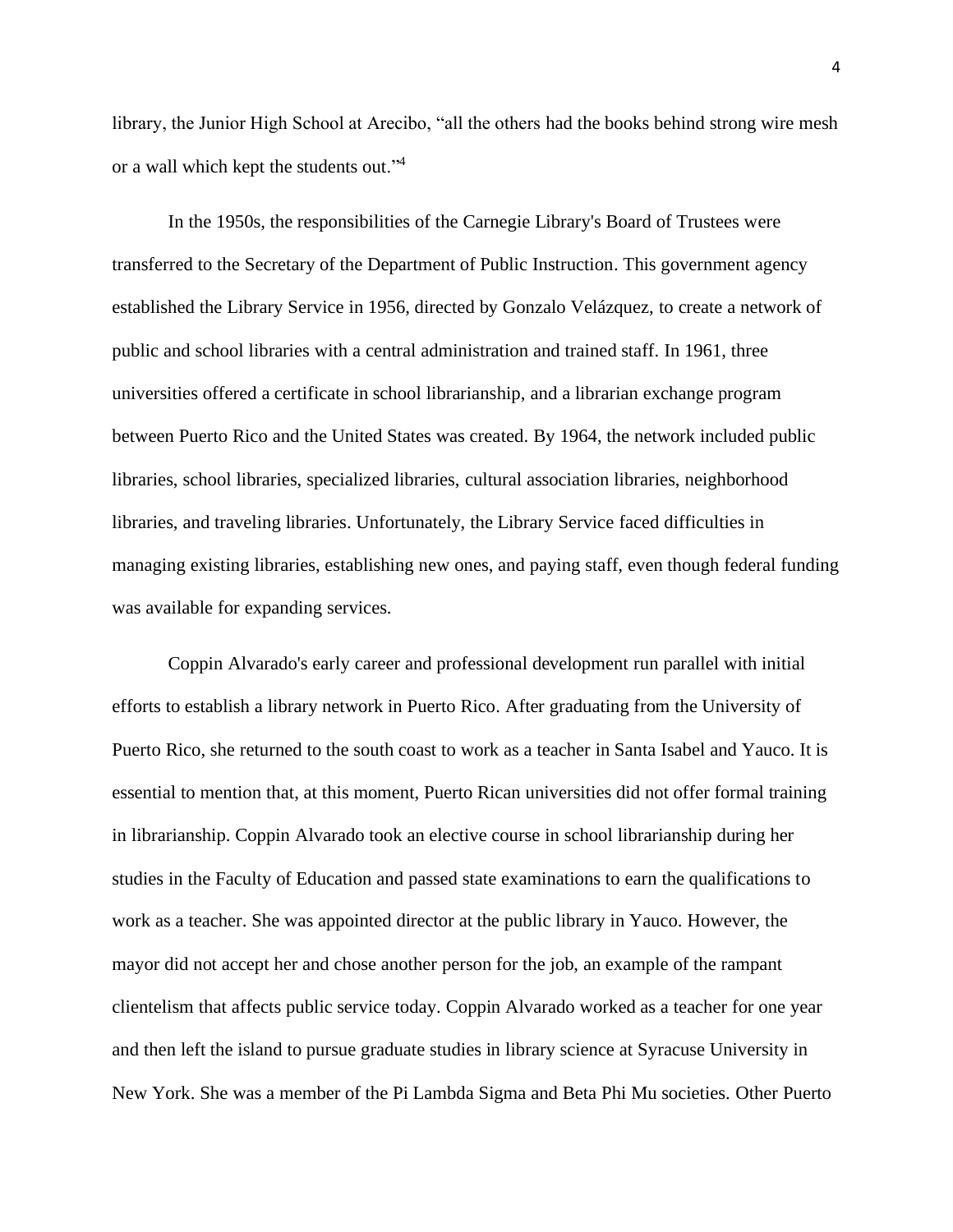Ricans who would become noteworthy librarians, like Josefina del Toro Fulladosa, Gonzalo Velázquez, Grace Quiñones Seda, Antonio Matos, and Julia García de Andreu, also went to the United States to pursue graduate studies in librarianship.<sup>5</sup>

Coppin Alvarado returned to Puerto Rico in 1958, becoming the first librarian in Ponce with a Master's degree. Convinced that libraries in Puerto Rico needed professional librarians, she formed part of a group of pioneer librarians under the leadership of Antonio Matos. He joined efforts to establish the Society of Librarians of Puerto Rico in 1961<sup>6</sup>. The main goals of the new association were to develop a school of library science and promote the adequate training of library staff.<sup>7</sup> Their hard work paid off: during the years 1965-1966, Dr. Thomas E. Benner, Chancellor of the University of Puerto Rico, Río Piedras Campus, and Ms. Josefina Del Toro Fulladosa, Director of the José M. Lázaro Library, worked on the project that would establish the first library science school on the island. As a result, the Graduate School of Library Science was finally established in 1969 at the University of Puerto Rico, Río Piedras.<sup>8</sup>

The 1960s were critical years in the history of academic libraries. The development of academic libraries in Puerto Rico had begun in 1923 when the University of Puerto Rico designated its first librarian, Mr. Du Bois Mitchell. <sup>9</sup> Private universities also selected North American directors in their libraries. This changed during the 1960s when Puerto Ricans finally assumed leadership. Coppin Alvarado began her career in academic librarianship in the College of Agriculture and Mechanical Arts, now University of Puerto Rico, Mayagüez Campus. She then moved to San Juan and worked in the Department of Technical Services and the Natural Sciences Library at the University of Puerto Rico, Río Piedras. In 1966 she worked with the Federal Government as a librarian in Fort Allen, an Army Installation on the island's southern coast. In Fort Allen, she had to deal with the prejudices and misconceptions of others, who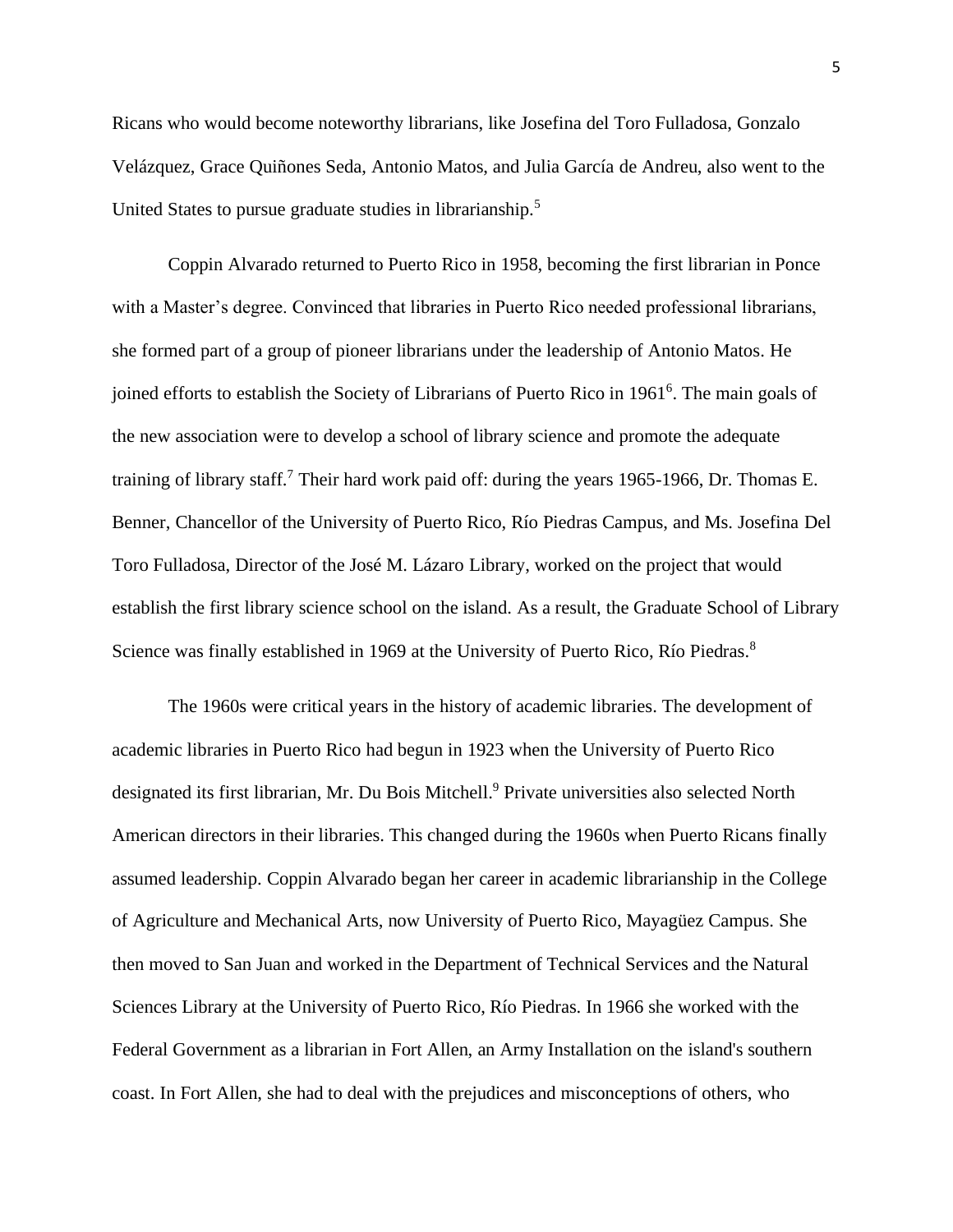believed she was not fit for the job because of her physical disability. Coppin chose her dignity over a good salary; in the same year, she quit Fort Allen and began working as library director in the Inter-American University of Puerto Rico in Ponce. In 1970, she organized the University of Puerto Rico library in Ponce, where she served as director until her retirement in 1986. In 2002, the library was named in her honor.

After retiring, Coppin Alvarado continued to serve her country. In 1989, she was a founding member of the Institute of Children's Books (Instituto del Libro Infantil) in Ponce to promote children's literature. She published her first book in 1992, *Visión histórico-social de la Liga Cívica de Damas Pro-Ponce.* The book focuses on women and men who strived to solve the social problems that affected Ponce during the 1940s, highlighting the importance of community service. <sup>10</sup> Finally, she founded the Youth's Library in Ponce (Biblioteca Juvenil de Ponce), inaugurated in 2002, and served as its director for four years. The library was a community organization and depended on volunteer work. It offered various services, including book presentations, storytelling, literacy workshops, arts and crafts, and movies.<sup>11</sup> Unfortunately, Coppin Alvarado's health problems prevented her from working long hours. This situation, along with a lack of funding and volunteers, led to the library's closure.

Coppin Alvarado continued to participate in various activities, serving her country until her death in 2013. She was, without a doubt, one of the pillars of Puerto Rican librarianship. Her professional career contributed to the consolidation of academic libraries and strengthening relationships among librarians. In addition, her understanding of the social function of libraries motivated her to foster projects based on community service in favor of underprivileged groups, especially children. Puerto Rican librarians keep her legacy alive by participating in professional associations, communities of practice, social activism, and volunteer work. The Society of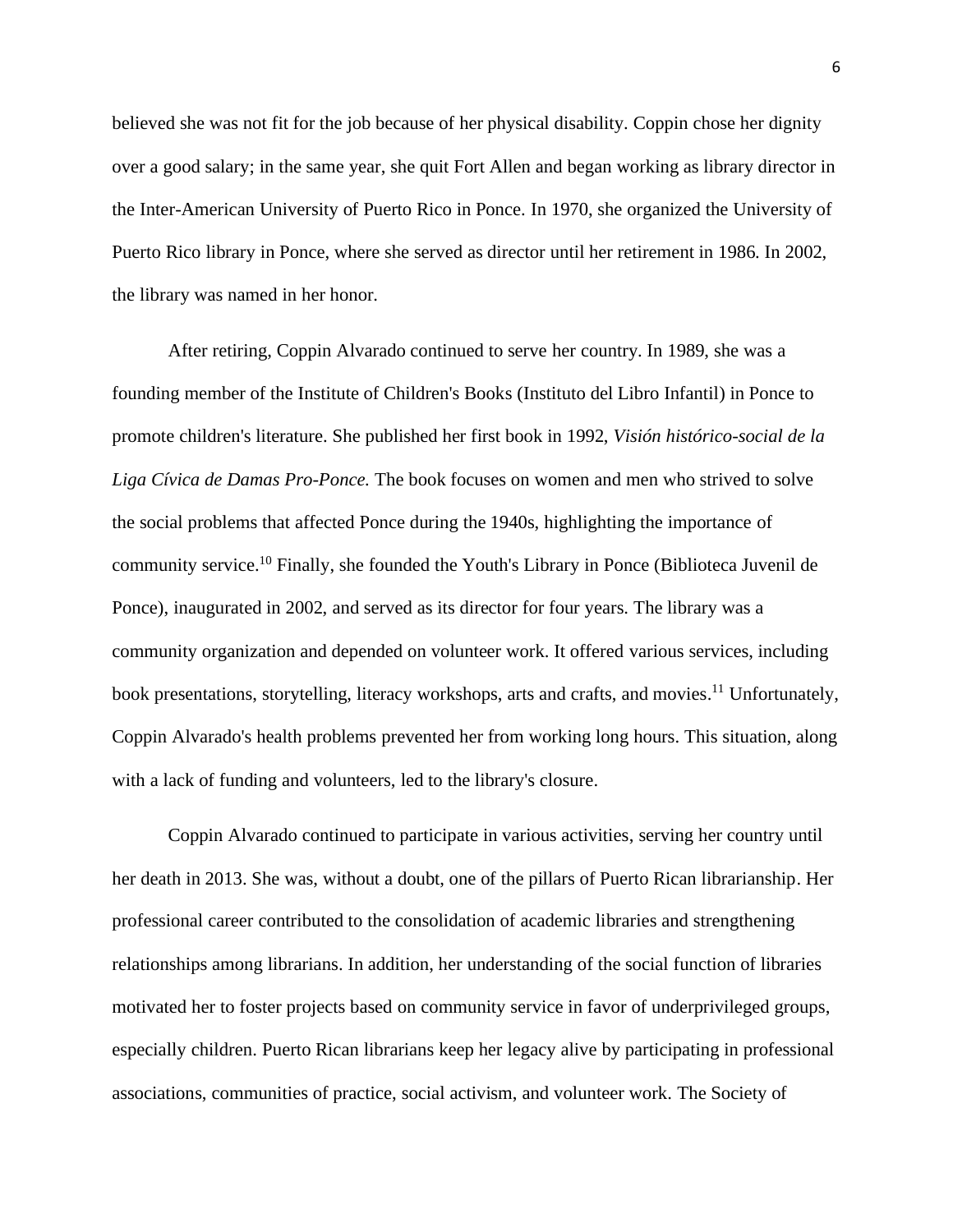Librarians of Puerto Rico is still one of the most important professional associations, with its peer-reviewed journal, *Acceso*. <sup>12</sup> In addition, many students pursue graduate studies in library science in the Graduate School of Information Sciences and Technologies, making Puerto Rican librarians a highly educated workforce. Most importantly, Puerto Rican librarians hold the conviction that the country deserves equitable access to information and have formed advocacy groups that strive to develop public policies that will guarantee the creation of library networks, even in the context of a debt crisis and government indifference.<sup>13</sup> These actions will keep Coppin Alvarado's legacy alive for generations to come.





**Adelina Coppin Alvarado, Biblioteca Adelina Coppin Alvarado at University of** 

**Puerto Rico at Ponce, and the dedication ceremony.**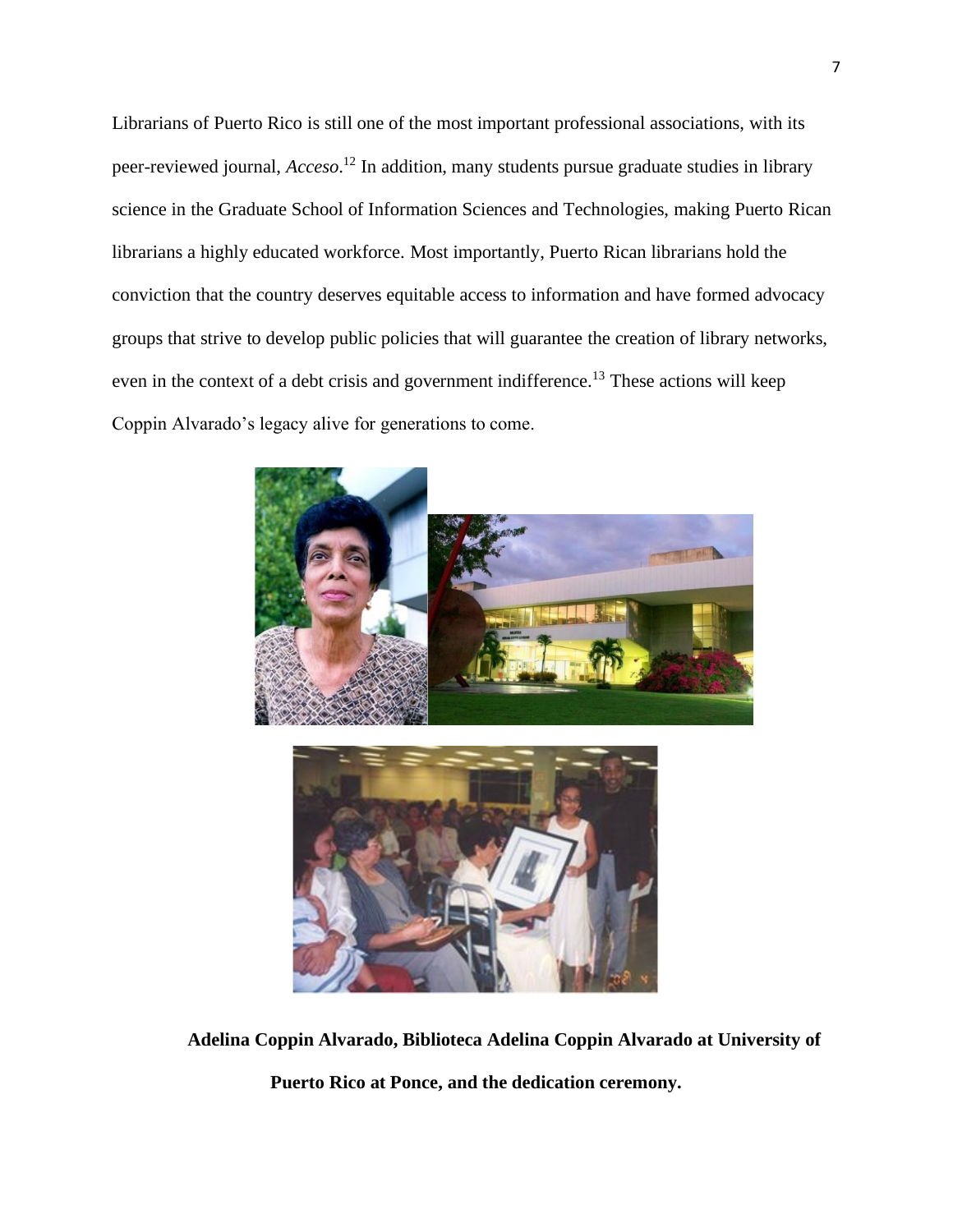$<sup>1</sup>$  Memoro is an international project for the creation of "memory banks", an oral history repository</sup> that gathers interviews with people born before 1959. The objectives of Memoro Puerto Rico are to describe the experience of incorporating Puerto Rico into the project; outline methodological approaches; share results; and justify the project in the context of the teaching and research activities of the Graduate School of Information Sciences and Technologies, University of Puerto Rico, Río Piedras.

<sup>2</sup> Lawrence S. Thompson and Jorge Rivera Ruiz, "The Libraries of Puerto Rico," *The Library Quarterly* 16, no. 3 (1946): 238. https://doi.org/10.1086/617255

<sup>3</sup> Rodolfo O. Rivera, *A Program of Public Libraries for Puerto Rico* (Committee On Design of Public Works, San Juan, PR: Sociedad de Bibliotecarios de Puerto Rico, 1961), 6.

<sup>4</sup> Rivera, *A Program of Public Libraries for Puerto Rico*, 7.

 $<sup>5</sup>$  The University of Syracuse and the Pratts Institute were the most popular universities among the</sup> Puerto Rican students. In Puerto Rico, the Education Faculty in the University of Puerto Rico, Río Piedras, and the Polytechnic University in San Germán (now the Inter American University) offered elective courses in librarianship. Students interested in earning graduate degrees in Library Science had to leave the island.

<sup>6</sup> Coppin Alvarado served as President of the Society of Librarians of Puerto Rico in 1974-1975.

 $7$  Sociedad de Bibliotecarios de Puerto Rico. (1961). Boletín de la Sociedad de Bibliotecarios de Puerto Rico.

<sup>8</sup> In June of 2000, after a curriculum revision, the program was named Graduate School of Information Sciences and Technologies and offered the degree of Master in Information Sciences (M.I.S.). The School was first accredited by the American Library Association in 1989.